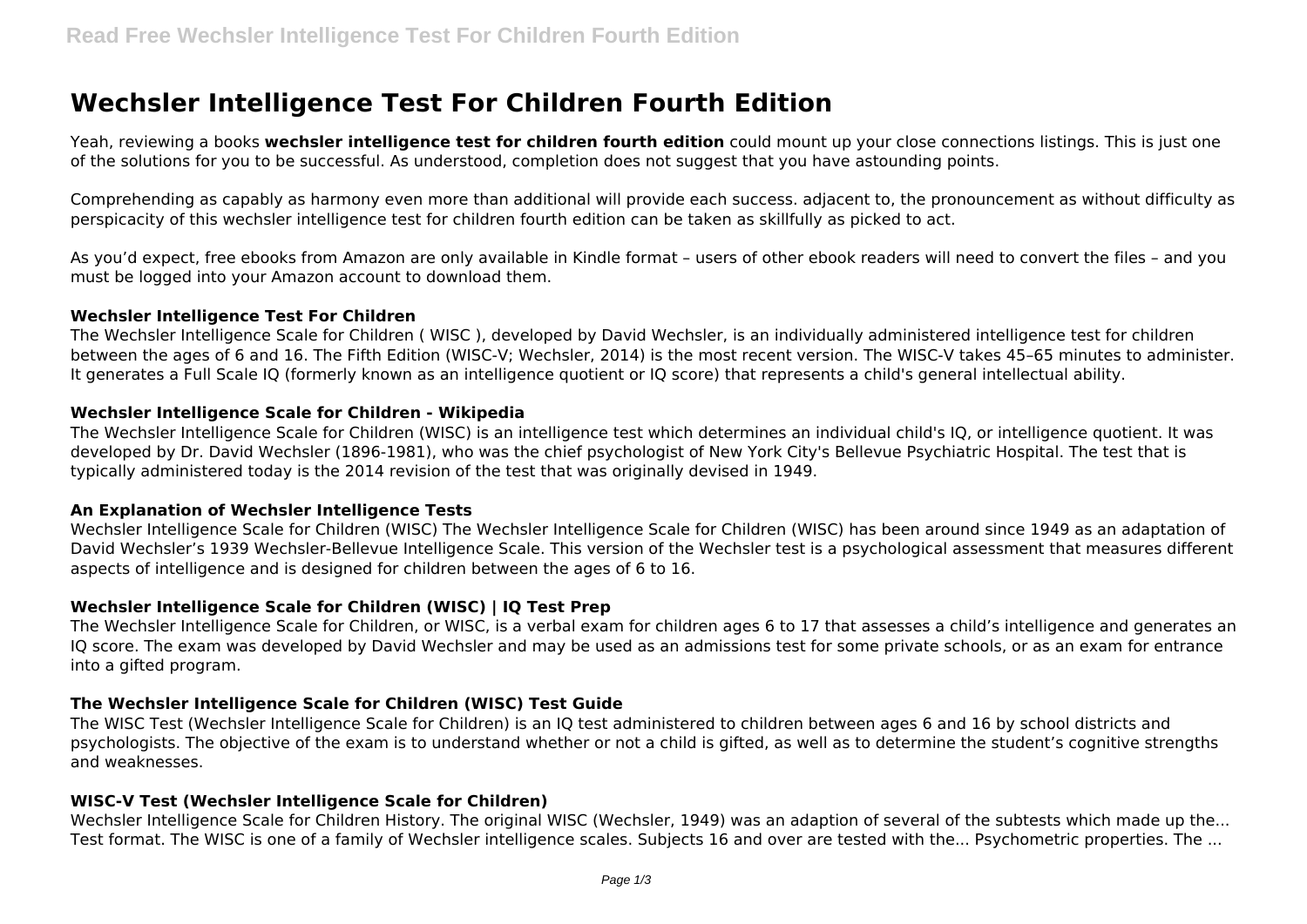## **Wechsler Intelligence Scale for Children | Psynso**

The Wechsler Intelligence Scale for Children (WISC) is an intelligence test developed by David Wechsler in 1939. Also known as the Wechsler test, it was first administered for adults but has since been adapted to include children.

# **What Is the Wechsler Test, when and where to take it ...**

Wechsler Intelligence Scale for Children® Fifth Edition (WISC®-V) is an intelligence test that measures a child's intellectual ability and 5 cognitive domains that impact performance. Guidance on using this test in your telepractice.

# **WISC-V Wechsler Intelligence Scale for Children - Fifth Ed**

There are 11 separate subtests in the Wechsler IQ test (the verbal scale is six subtests and the performance scale is five subtests). You would receive scaled scores on the subtests, as well. The types of Wechsler intelligence tests include the Wechsler Pre-School and Primary Scale of Intelligence (WPPSI) for ages three to seven years; the Wechsler Intelligence Scale for Children (WISC) for ages seven to 16; and the Wechsler Adult Intelligence Scale (WAIS) for ages 16 and above.

# **The Wechsler IQ Test: How Smart Are You, Anyway?**

Wechsler Intelligence Scale for Children – Fifth Edition (WISC-V) This is the most commonly used IQ test for children ages 6 to 16. Arguably the most thorough of the bunch, the WISC-V test not only produces a full-scale IQ score, but also produces five "factor scores" that measure different dimensions of functioning.

# **What's The Score? Problems With IQ Tests For Kids | Oxford ...**

The Wechsler Intelligence Scale for Children, Fourth Edition (WISC®-IV) essential information and critical clinical insights into a child's cognitive functioning.

## **Wechsler Intelligence Scale for Children | Fourth Edition**

The Wechsler Intelligence Scale for Children – Fifth Edition (WISC–V) measures a child's intellectual ability and is appropriate for children 6.0–16.11 years (Wechsler, 2014).

## **Wechsler Intelligence Scale - an overview | ScienceDirect ...**

The WISC test is an IQ test given to children ages 6.5 and older. For children ages 3-6.5, you would want to use a test called the Wechsler Preschool and Primary Scale of Intelligence or WPPSI. Located at the top of our Buy Now page, you can unlock the Free 100 Questions and use them as a sample of what we offer.

# **WISC Sample Test Questions | WISC-IV & WISC-V - TestingMom.com**

The WISC-V, (Wechsler Intelligence Scale for Children – Fifth Edition, Australian Standard) is an individually administered and comprehensive clinical instrument used to assess the general thinking and reasoning skills of children aged six years to 16 years.

# **Wechsler Intelligence Scale for Children (IQ Test) | The ...**

Wechsler Intelligence Scale for Children The typical WISC test administration lasts between 45-65 minutes but can be shorter or longer depending on the procedures used and the number of indices tested. These tests are used to generate an IQ score (officially referred to now as a Full Scale IQ) in children between the ages of 6-16.